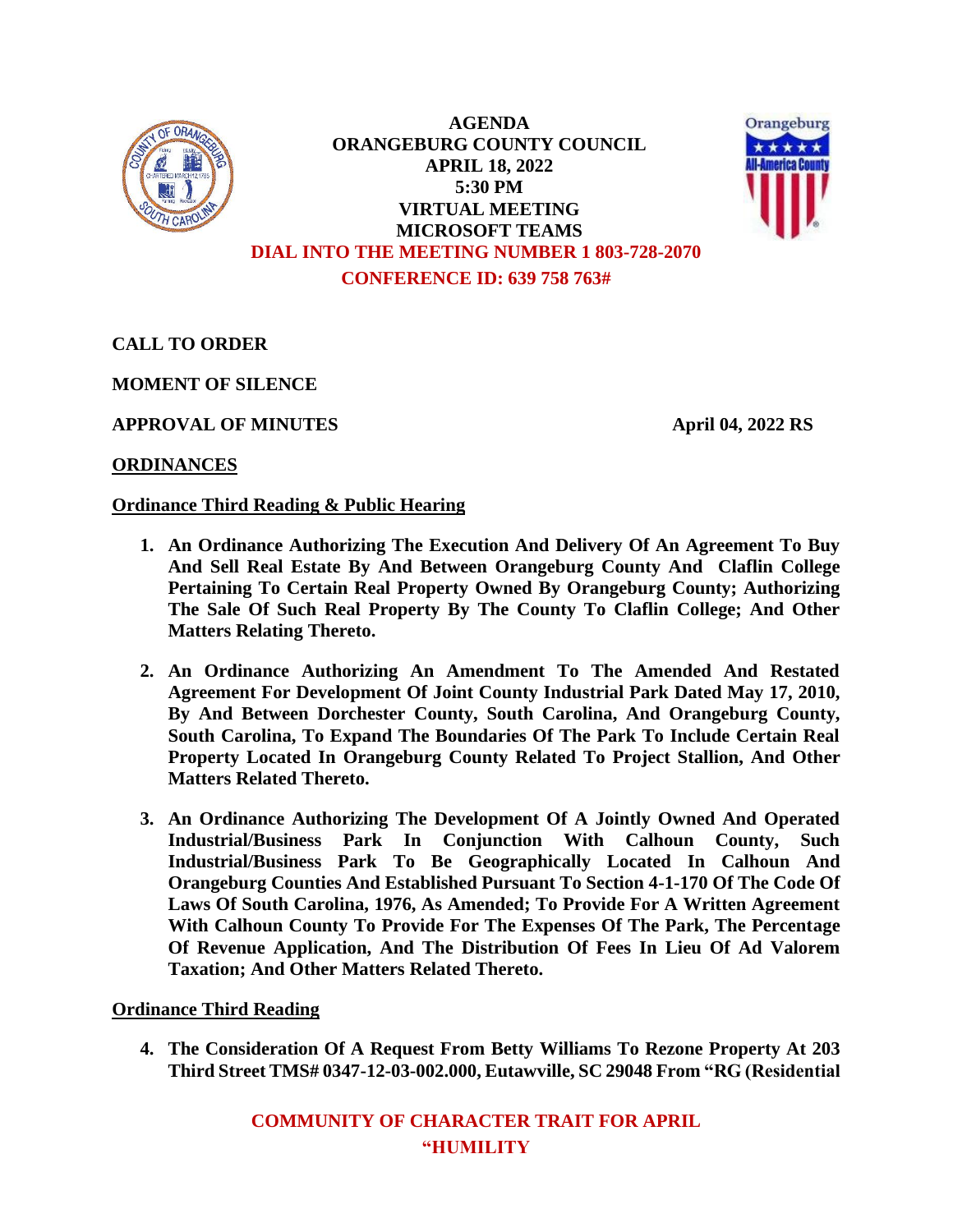**General) District" To "RC (Rural Community) District" For The Purpose of Allowing A Second Manufactured Double-Wide Residence.**

### **Ordinance Second Reading & Public Hearing**

- **5. An Ordinance to Amend the Orangeburg County Code of Ordinances Chapter 4 Animal Control, Including Violations, Penalties, and Other Related Matters.**
- **6. An Ordinance to Amend the Orangeburg County Code of Ordinances Chapter 34 Solid Waste, Including Violations, Penalties, and Other Related Matters.**

# **Ordinance Second Reading**

**7. An Ordinance Providing For The Location Of Certain Real Property Of Project DP World In A Multi-County Industrial/Business Park And Other Matters Related Thereto.**

# **Ordinance First Reading by Title Only**

**8. Ordinance Authorizing the Implementation of a Pretreatment System Which Sets Forth Uniform Requirements For Users of the Publicly Owned Treatment Works for Orangeburg County and Enables the County to Comply with All applicable State and Federal Laws, Including the Clean Water Act (33 United States Code § 1251 et seq.) and the General Pretreatment Regulations (40 Code of Federal Regulations Part 403).**

### **Ordinance First Reading**

**9. Authorizing The Execution And Delivery Of A Fee-In-Lieu Of Ad Valorem Tax Agreement And An Incentive Agreement By And Between Orangeburg County, South Carolina And Project Circus To Provide For Payment Of A Fee-In-Lieu Of Taxes; Authorizing The Inclusion Of Project Circus's Site In A Multi-County Business Park; Authorizing Certain Special Source Revenue Credits; And Other Related Matters.** 

### **Planning Commission Resolution and Ordinance First Reading**

- **10. The Consideration Of A Request From CDP Holly Hill 2, LLC To Rezone Property On Old State Rd. (US 176) Holly Hill, SC 29059, TMS# 0338-06-01-011.000 From "RG (Residential General) District" to "CG (Commercial General) District" For The Purpose Of General Retail.**
- **11. The Consideration Of A Request From BRD Land & Investment, LP To Rezone Property On Old Number Six Hwy. (SC 6) Vance, SC 29163, TMS# 0327-00-00- 002.000 From "FA (Forest Agricultural) District" To "RG (Residential General) District" For The Purpose Of A Residential Development.**